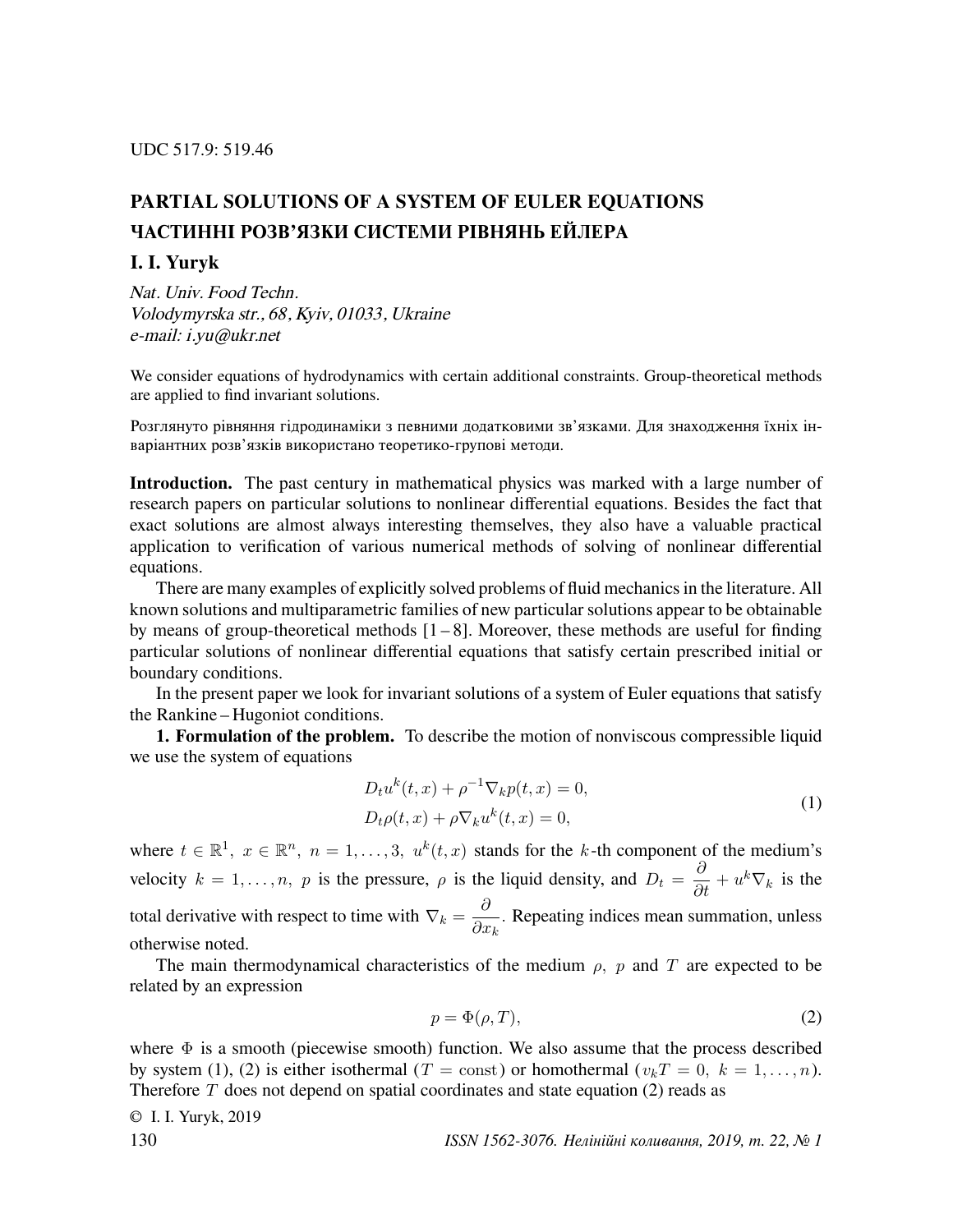PARTIAL SOLUTIONS OF A SYSTEM OF EULER EQUATIONS 131

$$
p = F(\rho, t),\tag{3}
$$

with another function F.

In order to represent system (1) in a convenient for the following analysis form we introduce the notations

$$
u^k_\mu = \frac{\partial u^k}{\partial x_\mu}, \qquad \rho_\mu = \frac{\partial \rho}{\partial x_\mu}, \qquad p_k = \frac{\partial p}{\partial x_k},
$$

where  $k = 1, \ldots, n$ ,  $\mu = 0, \ldots, n$ , and  $x_0 = t$ . Using these notations we represent system (1) in the form

$$
u_0^k + u_j^k u^j + \rho^{-1} p_k = 0, \qquad \rho_0 + u^j \rho_j + \rho u_j^j = 0.
$$
 (4)

Substituting (3) into the first equation (4) we obtain

$$
u_0^k + u^j u_j^k + \rho^{-1} F_\rho \rho_k = 0,\tag{5}
$$

$$
\rho_0 + u^j \rho_j + \rho u_j^j = 0,\tag{6}
$$

where  $F_{\rho} = \frac{\partial F}{\partial \rho}$ .

For the symmetry analysis of system (5), (6) we use the infinitesimal Sophus Lie method. Its brief description is following. Let

$$
F^{\nu}(x, u, u_{(1)}) = 0, \quad \nu = 1, \dots, N,
$$
\n(7)

be a system of first order differential equations, where  $x = (x_1, \dots, x_n)$ ,  $u = (u^1, \dots, u^m)$ , and  $u_{(1)} = Du.$ 

We consider a one-parameter local group  $G$  of transformations

$$
x' = f(x, u; a) = 0: f|_{a=0} = x,
$$
  
\n
$$
u' = g(x, u; a) = 0: g|_{a=0} = u
$$
\n(8)

in the space  $\mathbb{R}^{n+m}$  of the variables  $(x, u)$ . Transformations (8) induce a one-parameter group of transformations in the space of the variables  $u_{(1)}$ ,

$$
u_{(1)}' = \Psi(x, u, u_{(1)}; a) = 0: \Psi\big|_{a=0} = u_{(1)},\tag{9}
$$

where  $\Psi(x, u, u_{(1)}; a)$  is a function which can be determined once we know f and g. As a result we have a one-parameter group  $G_{(1)}$  of transformations in the space  $\mathbb{R}^{n+m+nm}$  of the variables  $(x, u, u_{(1)})$ . Transformations (9) are referred to as the *prolongation* of transformations (8), and the group  $G_{(1)}$  is the *first prolongation* of G [1, Chapter 2.3].

**Definition 1.** System of equations (7) is said to be invariant with respect to group  $G$  of point transformations (8) if the manifold determined by equations (7) in the space  $\mathbb{R}^{n+m+nm}$  is invariant with respect to the first prolongation  $G_{(1)}$  of group G.

Let

$$
X = \xi^{j}(x, u) \frac{\partial}{\partial x_{j}} + \eta^{\alpha}(x, u) \frac{\partial}{\partial u^{\alpha}},
$$

where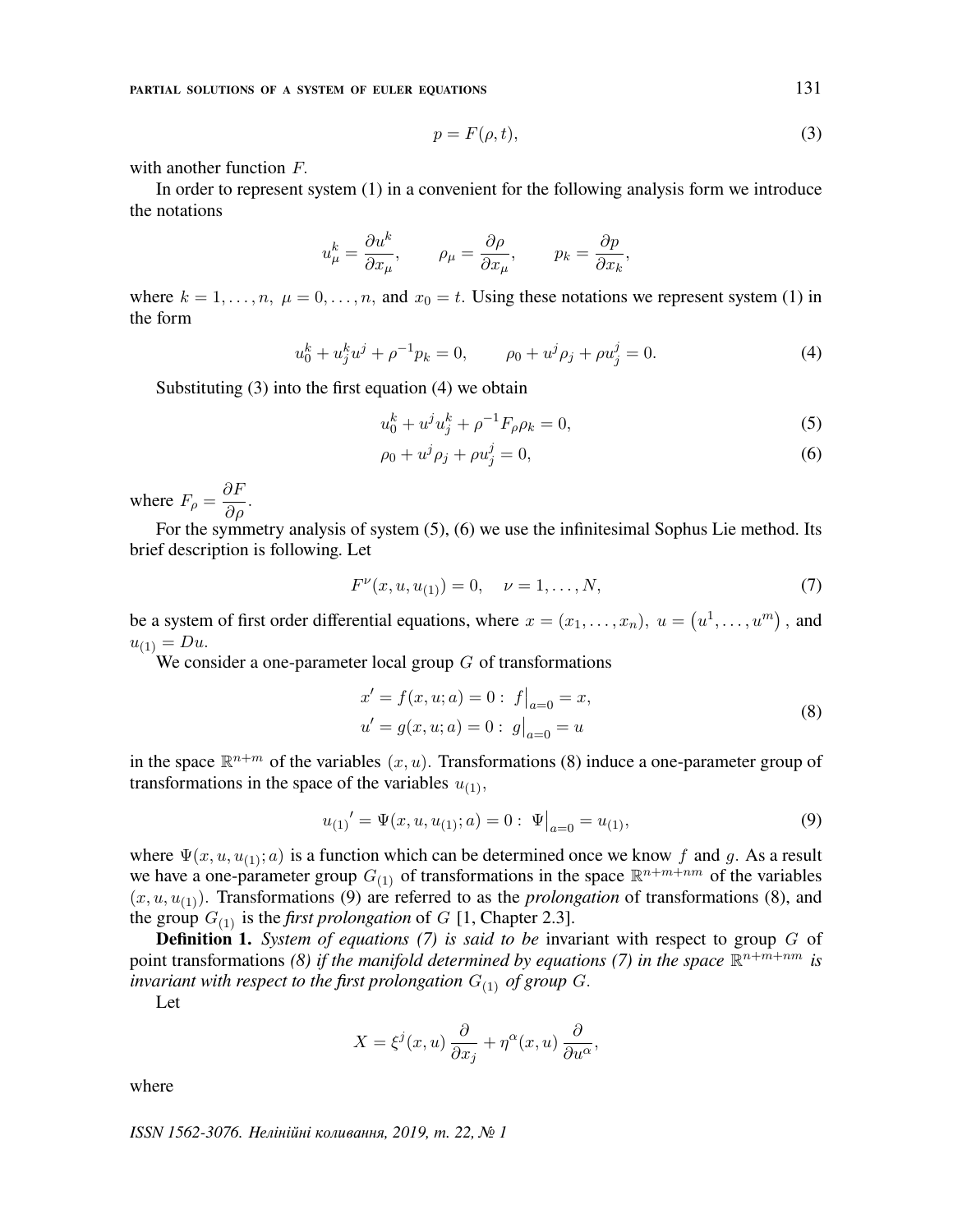$$
\xi^{j}(x, u) = \frac{\partial f(x, u, a)}{\partial a}\Big|_{a=0},
$$

$$
\eta^{\alpha}(x, u) = \frac{\partial g(x, u, a)}{\partial a}\Big|_{a=0}.
$$

The operator X is said to be the *infinitesimal operator* of the one-parameter group  $G<sup>1</sup>$  of transformations, and functions  $\xi^j$  and  $\eta^{\alpha}$  are its *coordinates*. The first prolongation of the group  $G<sup>1</sup>$  corresponds to an infinitesimal operator of the form

$$
X_{(1)} = X + \zeta_i^{\alpha} \frac{\partial}{\partial u_i^{\alpha}},
$$

where

$$
\zeta_i^{\alpha} = \frac{\partial \eta^{\alpha}}{\partial x_i} + u_i^{\mu} \frac{\partial \eta^{\alpha}}{\partial u^{\mu}} - u_j^{\alpha} \left( \frac{\partial \xi^j}{\partial x_i} + u_i^{\beta} \frac{\partial \xi^j}{\partial u^{\beta}} \right).
$$
 (10)

One of the prominent results in the group theory of continuous transformations is the fact that the invariance criterion for a differential equation with respect to group  $G<sup>1</sup>$  is stated in terms of the correspondent infinitesimal symmetry operator, cf. [2].

**Proposition 1.** System of equations (7) is invariant with respect to group  $G^1$  if and only if

$$
X_{(1)}F^{\nu}(x, u, u_{(1)})|_{F=0} = 0, \quad \nu = 1, \dots, N.
$$
 (11)

Condition (11) is equivalent to a system of first order linear differential equations in  $x$ ,  $u$  and  $u_{(1)}$  named the system of determining equations.

Thus the problem of finding the maximal local group of point transformations that are admissible for system (7) is to determine the coordinates of the infinitesimal operators that generate its one-parameter subgroups.

In the case of system (5), (6) the infinitesimal symmetry operator is expected to be of the form

$$
Z = \xi^{\mu}(x, u, \rho) \frac{\partial}{\partial x_{\mu}} + \eta^{k}(x, u, \rho) \frac{\partial}{\partial u^{k}} + \Lambda(x, u, \rho) \frac{\partial}{\partial \rho}, \qquad (12)
$$

where  $\mu = 0, ..., n, k = 1, ..., n$ .

Acting by operator (12) on equations (5), (6) we obtain a rather cumbersome system of first-order linear differential equations. Eliminating the variables  $u_0^k$  and  $\rho_0$  by virtue of their expressions from (5) and (6), we transform it to another system of equations where the quantities  $x_{\alpha}$ ,  $u^k$ ,  $u^k_j$  and  $\rho_j$  will be treated as independent variables from this point. As the coordinates of the infinitesimal operator do not depend on  $u_j^k$  and  $\rho_j$ , the two equations obtained from (5) and (6) by means of criterion (11) can be split with respect to these variables. As a result we have the system of differential equations

$$
\eta^k u^l + \xi_k^l = 0, \quad \eta^k u^l + \xi_l^k = 0, \quad k \neq l,
$$
  
\n
$$
\eta^j + u^j \xi_0^0 - \xi_0^j - \sum_{i=1}^n \xi_i^j u^i = 0, \quad \Lambda_\rho + \rho^{-1} \Lambda + \xi_k^k - \xi_0^0 - \eta^k u^k = 0,
$$
  
\n
$$
\Lambda_0 + \sum_{l=1}^n \left( u^l \Lambda_l + \rho u_l^l \right) = 0,
$$
\n(13)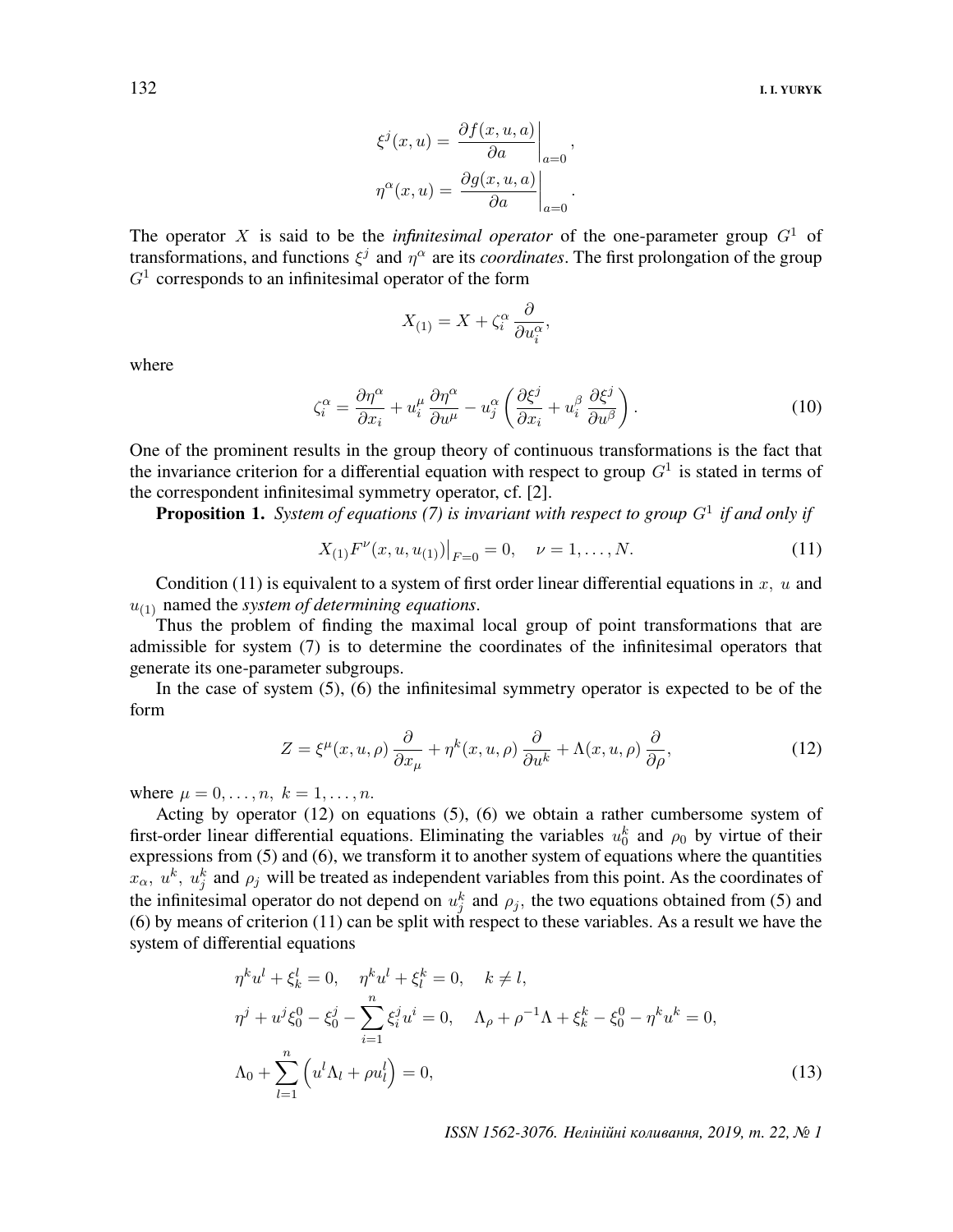PARTIAL SOLUTIONS OF A SYSTEM OF EULER EQUATIONS 133

$$
2F_{\rho}\left(\xi_0^0 - \xi_k^k\right) + F_{\rho\rho}A + F_{0\rho}\xi^0 = 0,\tag{14}
$$

where  $\xi^0 = \xi^0(x_0)$ ,  $\xi^k = \xi^k(x)$ ,  $\eta^k = \eta^k(x, u)$ ,  $\Lambda = \Lambda(x, u, \rho)$ . In all the formulae (13), (14) there is no summation over repeating indices.

Note that the arbitrary function  $F$  appears only in (14). This equation is refereed to as a classifying condition.

2. Symmetry of system (5), (6). It is easy to check by direct calculations that system (13) has the solution

$$
\xi^{0} = \varkappa x_{0}^{2} + \lambda x_{0} + \alpha, \quad \Lambda = \left(c - \frac{n}{2} \dot{\xi}^{0}(x_{0})\right) \rho,
$$
  

$$
\xi^{k} = \left(\frac{1}{2} \dot{\xi}^{0}(x_{0}) + \delta\right) x_{k} + \mu^{k} x_{0} + \sum_{l=1}^{n} a_{l}^{k} x_{l} + \nu^{k},
$$
  

$$
\eta^{k} = \varkappa x_{k} + \mu^{k} + \sum_{l=1}^{n} a_{l}^{k} u^{l} + \left(\delta - \frac{1}{2} \dot{\xi}^{0}(x_{0})\right) u^{k},
$$

where  $\dot{\xi}^0(x_0) = d\xi^0(x_0)/dx_0$ ,  $a_l^k = -a_k^l$ , c,  $\alpha$ ,  $\delta$ ,  $\varkappa$ ,  $\lambda$ ,  $\mu^k$  and  $\nu^k$  are arbitrary parameters. Substituting this solution into (14) we have

$$
\left(\frac{n}{2}\dot{\xi}^0(x_0) - c\right)\varphi_\rho - \xi^0\varphi_0 = \left(\dot{\xi}^0(x_0) - 2\delta\right)\varphi,\tag{15}
$$

where  $\varphi(\rho, t) = F_{\rho}(\rho, t)$ . Note that the parameters  $a_l^k$ ,  $\mu^k$  and  $\nu^k$  (and  $\alpha$  in the case when  $\varphi_0 = 0$ ) are not involved in system (15). Therefore, for arbitrary function  $F(\rho, l)$  system (13), (14) admits the solution

$$
\xi^{0} = 0, \quad \xi^{k} = \sum_{j=1}^{n} a_{j}^{k} x_{j} + \mu^{k} x_{0} + \nu^{k},
$$
  

$$
\eta^{k} = \sum_{j=1}^{n} a_{j}^{k} u^{j} + \mu^{k}, \quad a_{j}^{k} = -a_{k}^{j}.
$$
 (16)

In the case when  $F_{\rho} = \varphi(\rho)$  the same solution with  $\xi^0 = \alpha = \text{const}$  is also possible.

The functions  $\xi^0$ ,  $\xi^k$  and  $\eta^k$ ,  $k = 1, \dots, n$ , defined by (16) correspond to the differential operators

$$
P_k = \frac{\partial}{\partial x_k}, \quad G_k = x_0 \frac{\partial}{\partial x_k} + \frac{\partial}{\partial u^k},
$$
  

$$
J_{kr} = x_k \frac{\partial}{\partial x_r} - x_r \frac{\partial}{\partial x_k} + u^k \frac{\partial}{\partial u^r} - u^r \frac{\partial}{\partial u^k}.
$$
 (17)

It is easy to check that the vector space  $\langle P_k, G_k, J_{kr} \rangle$ ,  $k = 1, \ldots, n$ ,  $r = 1, \ldots, n$ , is closed under the Lie bracket

$$
X, Y \longrightarrow [X, Y] = XY - YX
$$

and therefore the space of these operators possesses the structure of a Lie algebra. This is a general property [2], namely, the set of infinitesimal operators that generate the one-parameter groups of transformations admissible for a differential equation (or a system) necessarily form a Lie algebra. Operators (17) with  $P_0 = \frac{\partial}{\partial x}$  $\frac{\partial}{\partial x_0}$  (the case  $\alpha = \xi^0 \neq 0$ ) form the Lie algebra of the Galilean group. Therefore the following statement holds.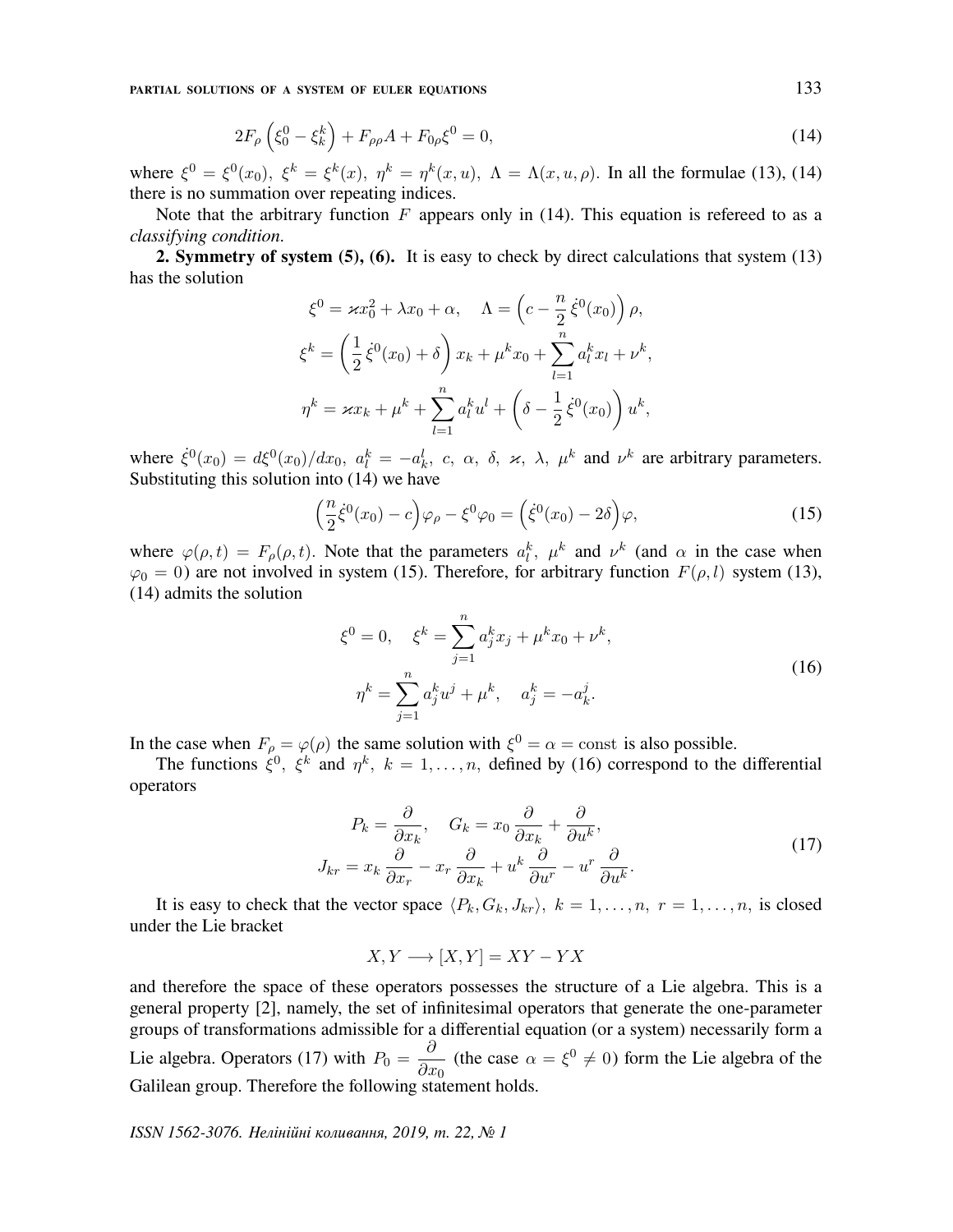**Theorem 2.1.** For arbitrary function  $F_{\rho} = \varphi(\rho, t)$  system of equations (5), (6) admits  $n(n+3)$  $\frac{1}{2}$  -parameter group of transformations with the Lie algebra generated by the operators (17). In the case when  $F_{\rho}$  does not depend on  $x_0$  explicitly system (5), (6) admits the Galilean group  $G(n)$ .

Thereby, we have found the symmetry of system  $(5)$ ,  $(6)$  under arbitrary functional relationship  $p = F(\rho, t)$ . However, for some values of F symmetry of this system appears to be essentially wider. In order to list all the cases of symmetry extensions, it is necessary to get the set of solutions to equation (15) under various constraints on the parameters involved in this equation.

As a result of solving equation (15) we have found 12 cases of symmetry extension for the system in question. The corresponding functions  $\varphi_{\nu}$  = and the set of infinitesimal symmetry operators admitted by system (5), (6) are presented in Table 1.

Observe that for all state equations that admit an extension of the symmetry (except the first one, where  $\varphi = \varphi_1 = M \rho^{2/n}$ ) an arbitrary one-parameter invariance group of Euler equations is generated by an operator of the form

$$
Z = (\alpha + \lambda x_0) \frac{\partial}{\partial x_0} + Ax_k \frac{\partial}{\partial x_k} + Bu^k \frac{\partial}{\partial u^k} + L\rho \frac{\partial}{\partial \rho}.
$$
 (18)

The operator (18) with the constraint  $\alpha = 0$  is referred to as the *generator of scale transformations*. The solutions of system  $(5)$ ,  $(6)$  that are invariant with respect to this operator are called *self*similar, or automodel solutions.

**Theorem 2.2.** The symmetry extension of system  $(5)$ ,  $(6)$  is possible in 12 cases presented in Table 1. The maximal invariance group for this system is the  $\frac{n(n + 3)}{2} + 4$ -parameter projective group. This group is admissible for system (5), (6) if and only if  $F_{\rho} = c\rho^{2/n}$ .

**Remark 2.1.** Observe that the one-dimensional case is special. Namely, the two first equations in system (13) appear only when  $n > 1$ . As it is demonstrated in [9], for the state equation of the form  $p = \frac{M}{r^2}$  $\frac{\pi}{3}$   $\rho^3$ , which describes an ideal polytropic gas, system (5), (6) under  $n = 1$  admits an infinite group. Due to this fact the general solution was obtained for system  $(5)$ ,  $(6)$  in this case [9].

3. Invariant solutions of system (5), (6) and Rankine – Hugoniot conditions. In this section we find solutions of system (5), (6) in the case  $n = 1$  that are compatible with the Rankine – Hugoniot conditions.

In this case each operator that generates a one-parameter group of admissible transformations for system (5), (6) can be presented as

$$
Z = (\alpha + \lambda t + \varkappa t^2) \frac{\partial}{\partial t} + (\mu t + \nu + Ax + \varkappa x t) \frac{\partial}{\partial x} +
$$
  
+ (\varkappa x + \mu + Bu - \varkappa tu) \frac{\partial}{\partial u} + (L - \varkappa t) \rho \frac{\partial}{\partial \rho}, (19)

where  $t = x_0$ ,  $x = x_1$ ,  $\alpha$ ,  $\delta$ ,  $\varkappa$ ,  $\lambda$ ,  $\mu$  and  $\nu$  are arbitrary constant parameters,  $B = \delta - \lambda/2$ ,  $A = B + \lambda$ , and L is a function of these parameters.

Following the well known technique  $[1, 2]$  we find the solutions of  $(5)$ ,  $(6)$  that are invariant with respect to a one-parameter group of transformations with infinitesimal symmetry operator of the form (19) by means of transition to invariant variables which can be expressed via solutions of equation

$$
ZJ(t, x, u, \rho) = 0. \tag{20}
$$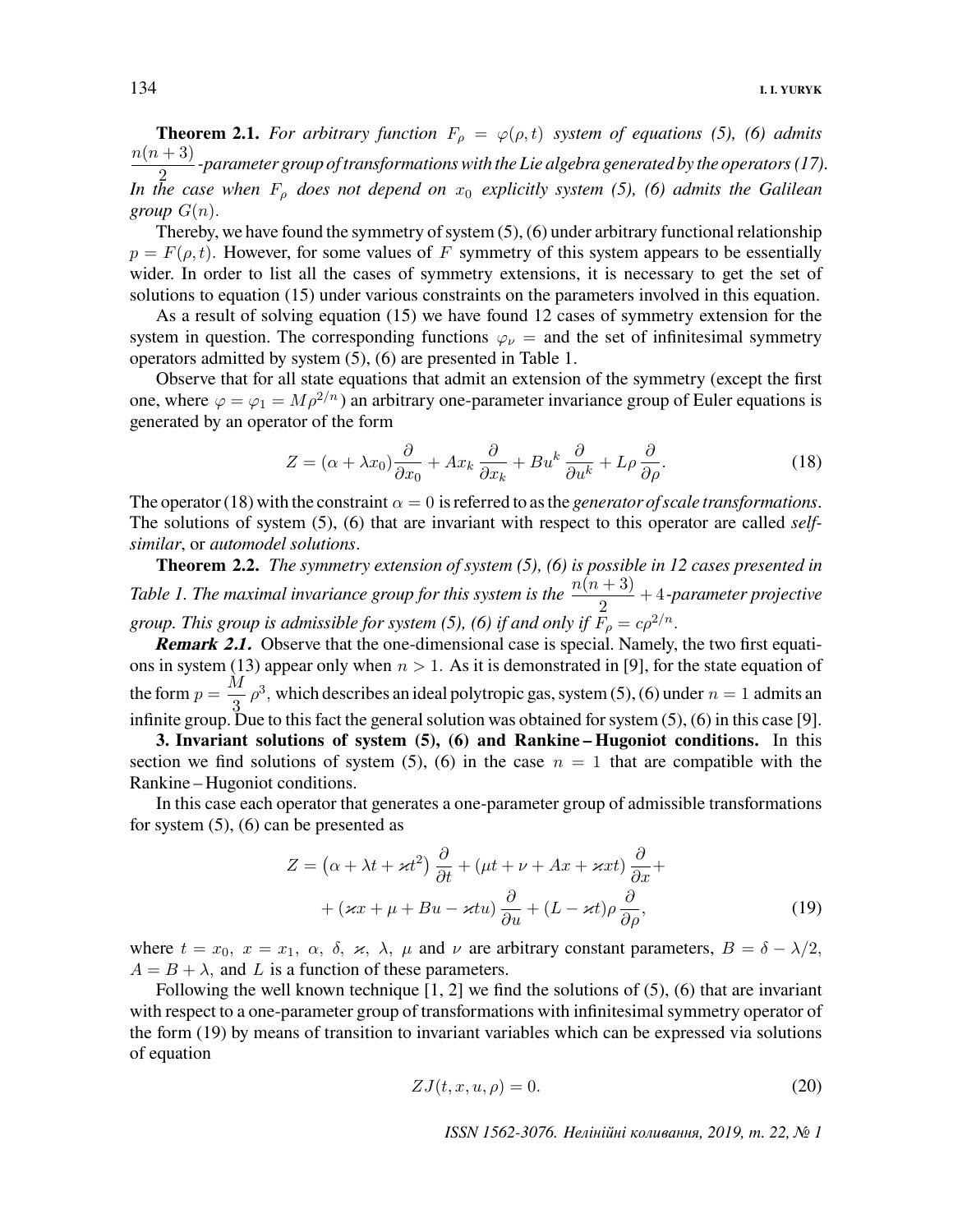| $\varphi = F_{\rho}$                                     | $Z_{\nu}$                                                                                                                                       | <b>Notes</b>                     |
|----------------------------------------------------------|-------------------------------------------------------------------------------------------------------------------------------------------------|----------------------------------|
| $\varphi_1 = M \rho^{2/n}$                               | $Z_1 = \alpha P_0 + \lambda L_1 + \delta L_2 + n \left( \delta - \frac{\lambda}{2} \right) L_3 + \varkappa L_0,$                                |                                  |
|                                                          | $L_0 = x_0^2 \frac{\partial}{\partial x_0} + x_0 x_k \frac{\partial}{\partial x_1} +$                                                           |                                  |
|                                                          | $+\left(x_k-x_0u^k\right)\frac{\partial}{\partial u^k}+(-1)^nx_0\rho\frac{\partial}{\partial u^k},$                                             |                                  |
|                                                          | $P_0 = \frac{\sigma}{\partial x_0},$                                                                                                            |                                  |
|                                                          | $L_1 = x_0 \frac{\partial}{\partial x_0} + \frac{1}{2} x_k \frac{\partial}{\partial x_k} - \frac{1}{2} u_k \frac{\partial}{\partial u^k},$      |                                  |
|                                                          | $L_2 = x_k \frac{\partial}{\partial x_k} + u_k \frac{\partial}{\partial u^k}, \quad L_3 = \rho \frac{\partial}{\partial a}$                     |                                  |
| $\varphi_2 = M \rho^{\varkappa}$                         | $Z_2 = \alpha P_0 + \lambda L_1 + \delta L_2 + \frac{2}{\varkappa} \left( \delta - \frac{\lambda}{2} \right) L_3$                               | $\varkappa\neq 0$                |
| $\varphi_3 = M x_0^{\sigma} \rho^{\varkappa}$            | $Z_3 = \lambda L_1 + \delta L_2 + \left[\frac{2}{\varkappa}\left(\delta - \frac{\lambda}{2}\right) - \frac{\sigma}{\varkappa}\lambda\right]L_3$ | $\varkappa\neq 0$                |
| $\varphi_4 = \rho^{2/n} G(\gamma),$                      | $Z_4 = \lambda L_1 + \frac{\kappa}{n} \lambda L_2 + n \lambda \left(\frac{\kappa}{n} - \frac{1}{2}\right) L_3$                                  | $\sigma = 1 - \frac{2\kappa}{r}$ |
| $\gamma = \rho^{2/n} x_0^{\sigma}$                       |                                                                                                                                                 |                                  |
| $\varphi_5 = M x_0^{\sigma}$                             | $Z_5 = \lambda L_1 + \frac{\sigma+1}{2}\lambda L_2 + \left(\mu - \frac{n}{2}\lambda\right)L_3$                                                  |                                  |
| $\varphi_6 = x_0^{-1} G(\rho)$                           | $Z_6 = \lambda L_1$                                                                                                                             |                                  |
| $\varphi_7 = \Phi\left(\rho^{2/n} x_0^{\sigma}\right)$   | $Z_7 = \lambda L_1 + \frac{\lambda}{2} L_2 + n \frac{\sigma}{2} \lambda L_3$                                                                    | $\sigma = 1 - \frac{2\kappa}{n}$ |
| $\varphi_8 = \Phi\left(\rho^{2/n}e^{-\sigma x_0}\right)$ | $Z_8 = \alpha P_0 + n \frac{\sigma}{2} \alpha L_3$                                                                                              |                                  |
| $\varphi_9=e^{\sigma x_0}\Phi(\rho)$                     | $Z_9 = \alpha P_0 + \frac{\sigma}{2} \alpha L_2$                                                                                                |                                  |
| $\varphi_{10} = x_0^{\sigma} \Phi(\rho)$                 | $Z_{10} = \lambda \left  L_1 + \frac{\sigma + 1}{2} L_2 \right $                                                                                |                                  |
| $\varphi_{11} = \Phi(\rho)$                              | $Z_{11} = \alpha P_0 + \lambda \left  L_1 + \frac{1}{2} L_2 \right $                                                                            |                                  |
| $\varphi_{12} = \rho^{\kappa} \Phi(x_0)$                 | $Z_{12} = \delta \left( L_3 + \frac{\kappa}{2} L_2 \right)$                                                                                     |                                  |

Table 1. List of inequivalent cases for the state equations and the corresponding operators

In order to list the cases, when invariant solutions are applicable to description of point explosion in a medium with the state equation  $p = F(\rho, t)$  it is necessary to analyze the invariance of the manifold, determined by boundary conditions with respect to transformations generated by the operator (19).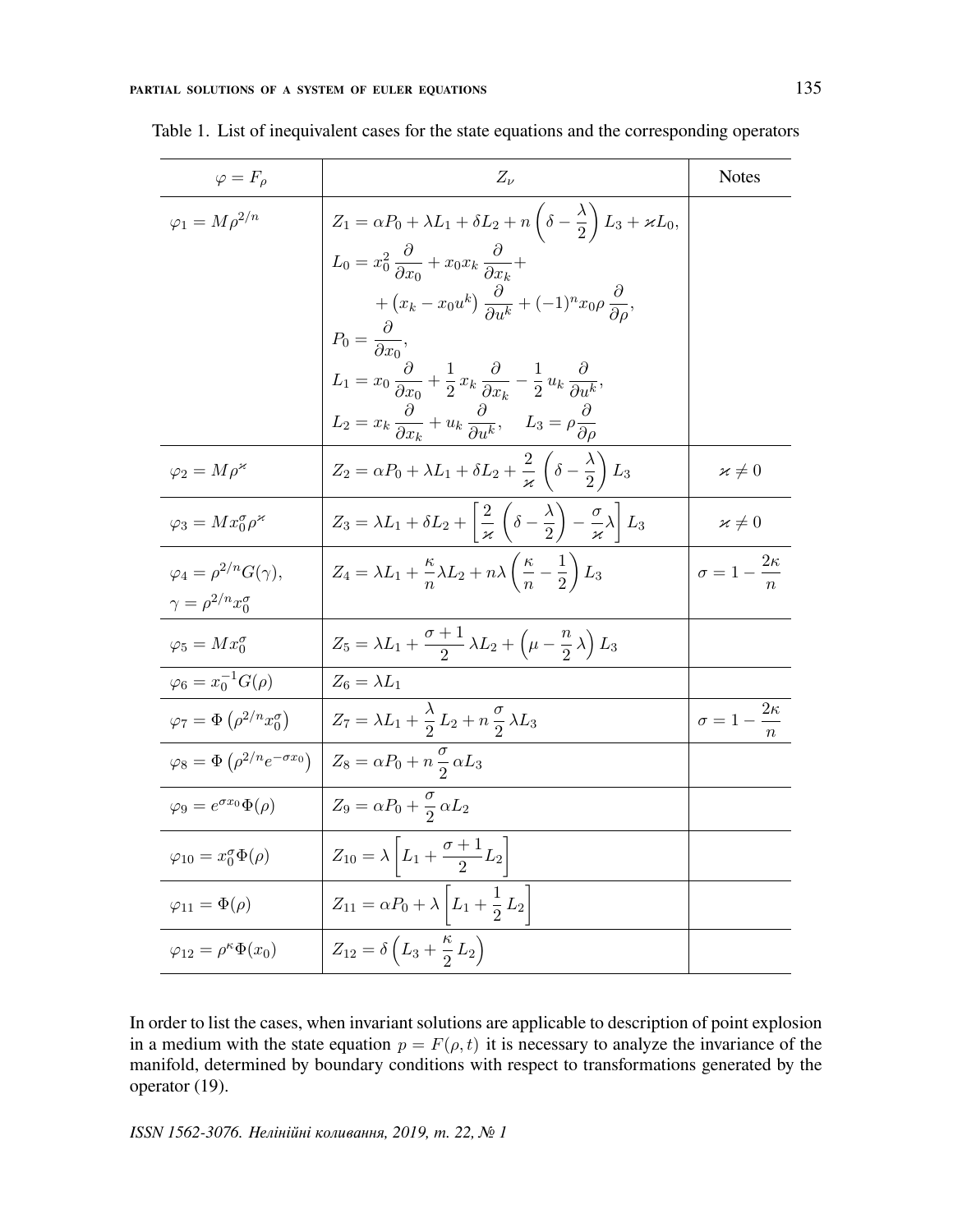The role of "boundary conditions" in the case of point explosion is played by the Rankine – Hugoniot conditions [10]

$$
\rho_2(u_2 - D) + \rho_1 D = 0, \qquad \rho_2(u_2 - D)^2 + p_2 = \rho_1 D^2 + p_1 \tag{21}
$$

which represent the discontinuity of main characteristics at a material medium of the shock wave. In formula (21) the quantities with the index 2 describe the values of these functions behind the shock wave front, and those with the index 1 before it. The medium is expected to be motionless,  $u_1 = 0$ , D is the velocity of the shock wave front and  $p_1$ ,  $p_1$  are constants,  $p_1 > 0$ .

It is obvious that in the one-dimensional case the motion of the shock wave front in the point explosion problem can be determined by a relation  $x_{front} = g(t)$  with a certain function g. Therefore, the manifold M defined by the boundary conditions  $(21)$  is determined by the system

$$
x - g(t) = 0,
$$

$$
\rho[u - \dot{g}(t)] + \rho_1 \dot{g}(t) = 0,\t\t(22)
$$

$$
\rho[u - \dot{g}(t)]^2 + p(\rho, t) - \rho_1 \dot{g}^2(t) - p_1 = 0,\tag{23}
$$

where  $\rho_1$ ,  $p_1$  are constants that are equal to initial values of the density and the pressure in the medium, correspondingly,  $g(t)$  is unknown function, and  $\dot{g}(t) = dg(t)/dt$ .

Note that infinitesimal operator of the form (19) with coefficients involving quadratic terms as admissible if and only if  $p = \frac{M}{2}$  $\frac{\sqrt{2}}{3}\rho^3$ . In this case system (5), (6) has a general solution, therefore we can set  $\varkappa = 0$  in (19).

Applying the infinitesimal invariance criterion  $(11)$  to the manifold M we obtain the system

$$
\mu - L\dot{g} = 0,\tag{24}
$$

$$
\nu + \mu t + Ag(t) - (\alpha + \lambda t)\dot{g}(t) = 0,\tag{25}
$$

$$
\frac{\rho_1^2}{\rho} \dot{g}^2(t)(L+2B) + \rho L p_\rho + (\alpha + \lambda t)p_t - 2\rho_1(\mu + B\dot{g})\dot{g} = 0.
$$
 (26)

To satisfy the condition (24) in the case when  $L \neq 0$  it is necessary that

$$
g(t) = St + R,
$$

where S and R are certain constants,  $S \neq 0$ . Formula (25) implies that  $L = -B$ . Analyzing the functions  $\varphi = F_\rho$  and the corresponding operators  $Z_\nu$  (see Table 1) we conclude that the case  $L \neq 0$  is possible only for a state equation of the form

$$
p = c - \frac{M}{\rho}, \qquad M = (S\rho_1)^2,
$$

which corresponds to the function  $\varphi = M \rho^{\sigma}$  with  $\sigma = -2$ .

Since  $L = 0$  for the other cases conditions  $(24) - (26)$  can be represented as

$$
\mu = L = 0,\tag{27}
$$

$$
\nu + Ag - (\alpha + \lambda t)\dot{g} = 0,\tag{28}
$$

$$
2B\frac{\rho_1^2}{\rho}\dot{g}^2 - 2\rho_1\dot{g}^2B + (\alpha + \lambda t)p_t = 0.
$$
 (29)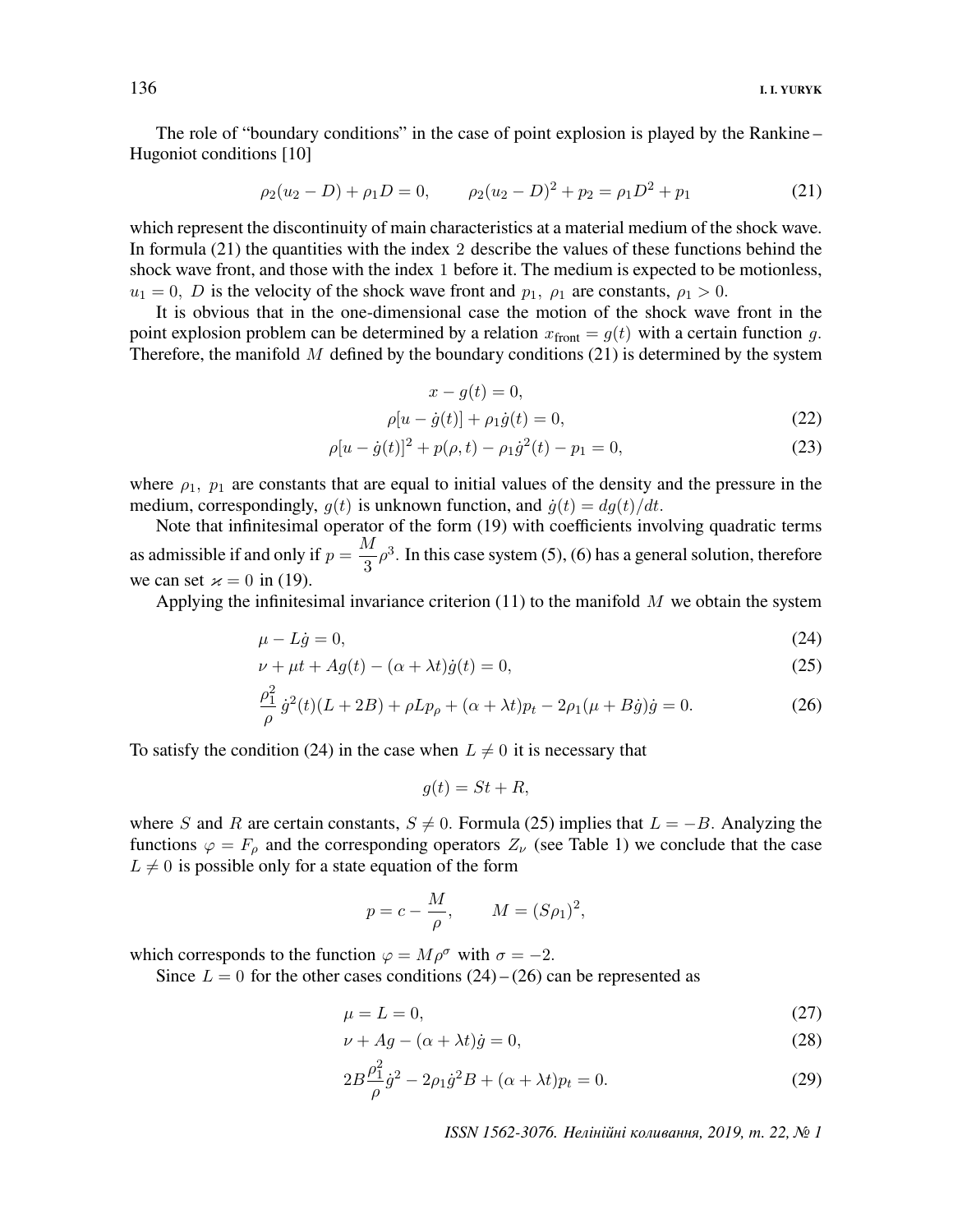It is necessary to analyze condition (29) now. Note that the operators listed in Table 1 can be partitioned into two groups according to the criterion whether  $L$  is a multiple of  $B$ . Thereby, the first group consists of  $Z_1$ ,  $Z_2$ ,  $Z_4$ ,  $Z_{11}$  and  $Z_{12}$ . For the operator  $Z_4$  the restrictions (27) imply that the corresponding function  $\varphi_4$  does not depend on t and, therefore, it coincides with  $\varphi_{11}$ . For the operator  $Z_{12}$  the restriction  $L = 0$  makes the operator vanish.

By virtue of (27) the functions  $\varphi_1$ ,  $\varphi_2$  and  $\varphi_{11}$  correspond to the same infinitesimal symmetry operator

$$
Z_{II} = (\alpha + \lambda t) \frac{\partial}{\partial t} + (\nu + \lambda x) \frac{\partial}{\partial x}.
$$
 (30)

Therefore we can consider these three cases together. Denote the function that corresponds to operator (30) by  $\Phi_{II}(\rho) = \varphi_1(\rho) = \varphi_2(\rho) = \varphi_{11}(\rho)$ . It is clear that  $p_{II} = \Phi_{II}(\rho) + H(t)$  with a certain function  $H(t)$ . For operator (30) equation (29) is equivalent to the condition

$$
(\alpha + \lambda t)(p_{II})_t = 0,
$$

which leads to  $H = c = \text{const.}$ 

Draw our attention to other cases. If  $L = 0$  then the functions  $\varphi_7$  and  $\varphi_8$  coincide with  $\varphi_{11}$ , and the functions  $\varphi_3$ ,  $\varphi_5$ ,  $\varphi_6$  and  $\varphi_{10}$  can be represented as

$$
\varphi_{III} = t^{\sigma} \dot{\Phi}(\rho)
$$

due to the fact that the infinitesimal symmetry operator for all these cases is the same, namely

$$
Z_{III} = \lambda t \frac{\partial}{\partial t} + (\nu + Ax) \frac{\partial}{\partial x} + Bu \frac{\partial}{\partial u},
$$

where  $A = \frac{\lambda}{2}$  $\frac{\lambda}{2}(\sigma+2), B=\frac{\lambda\sigma}{2}$  $\frac{16}{2}$ ,  $\sigma \neq 0$ . Formula (29) enables one to recover  $p_{III}$ ,

$$
p_{III} = t^{\sigma} \Phi(\rho) + H(t).
$$

Observe that the derivative of  $p_{III}$  with respect to t can be expressed as

$$
(p_{III})_t = \frac{\sigma}{t} (p_{III} - H) + \frac{dH}{dt}.
$$

So, the condition (29) is equivalent to the equation

$$
\sigma p_1 - \sigma H + t \frac{dH}{dt} = 0.
$$

Hence  $H(t) = c_1 t^{\sigma} + c_2$  and

$$
p_{III} = t^{\sigma} \Phi(\rho) + c, \qquad c = p_1.
$$

The last case to be considered is  $F_{\rho} = \varphi_9$ . Then

$$
p_{IV} = e^{2\kappa t} \Phi(\rho) + H(t), \qquad Z_{IV} = \alpha \left( \frac{\partial}{\partial t} + \kappa x \frac{\partial}{\partial x} + \kappa u \frac{\partial}{\partial u} \right),
$$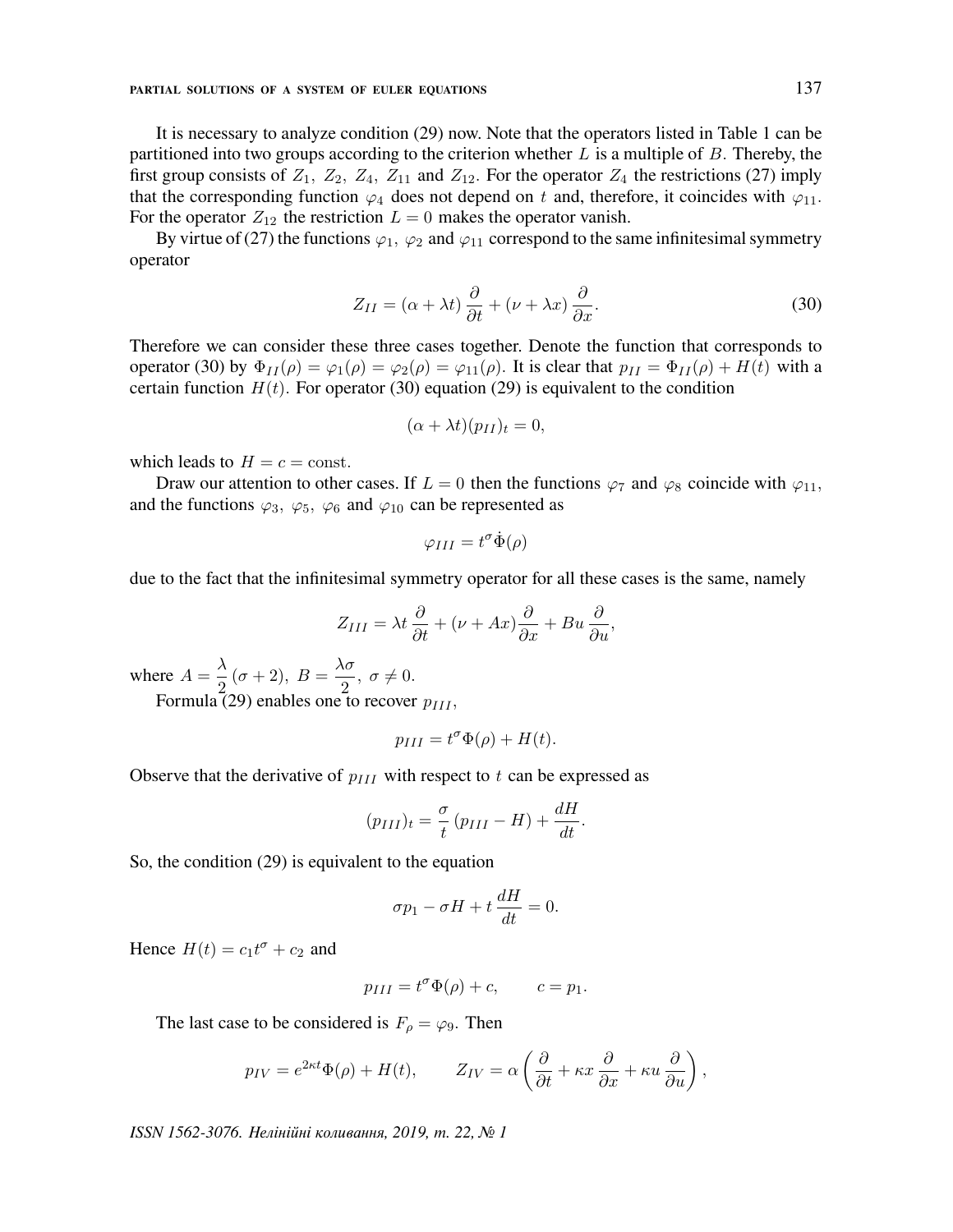and hence  $B = \kappa \alpha$ . Expressing  $(p_{IV})_t$  in terms of p, H and  $\frac{dH}{dt}$  making use of formulae (22) and (23) we find that

$$
p_{IV} = e^{2\kappa t} \Phi(\rho) + p_1.
$$

Hereby, all the functional relationships  $p = F(\rho, t)$  for which the corresponding invariance solutions are compatible with the Rankine – Hugoniot conditions are listed. In what follows we determine the function  $g(t)$  for each of these cases and verify that  $g = \text{const}$  i.e., that a shock wave really propagates in a medium. Solving equation (28) we obtain

$$
g_{II}(t) = \begin{cases} c_2 + \frac{\nu}{\alpha}t, & \text{if } \lambda = 0, \\ c_2(\alpha + \lambda t) - \frac{\nu}{\alpha}, & \text{if } \lambda \neq 0 \end{cases}
$$
(31)

in the case  $Z = Z_{II}$ ,  $p = \Phi(\rho) + p_1$ ,

$$
g_{III}(t) = \begin{cases} \frac{\nu}{\lambda} \ln t + c_3, & \text{if } \varkappa = \frac{\sigma}{2} + 1 = 0, \\ c_3 t^{\varkappa} - \frac{\nu}{\lambda \varkappa}, & \text{if } \varkappa \neq 0 \end{cases}
$$
(32)

for the case  $Z = Z_{III}$ ,  $p = t^{\sigma} \Phi(\rho) + p_1$ , and

$$
g_{IV}(t) = c_4 e^{\kappa t} - \frac{\nu}{\kappa \alpha} \tag{33}
$$

for  $Z = Z_{IV}$ ,  $p = e^{2\kappa t} \Phi(\rho) + p_1$ . In expressions (31) – (33)  $c_2$ ,  $c_3$  and  $c_4$  are arbitrary constants.

Therefore, if we restrict the consideration to the symmetry operators that do not contain any quadratic terms in their coefficients, the following theorem holds.

**Theorem 3.1.** The four classes of invariant solutions to system  $(5)$ ,  $(6)$  compatible with the Rankine – Hugoniot conditions under  $n = 1$  are:

(a) solutions that are invariant with respect to the one-parameter subgroup generated by the operator

$$
Z_I = (\alpha + \lambda t) \frac{\partial}{\partial t} + (\nu - BSt + Ax) \frac{\partial}{\partial x} + Bu \frac{\partial}{\partial u} + L\rho \frac{\partial}{\partial \rho},
$$

where  $L = -B$ ,  $\alpha$ ,  $\lambda$ ,  $\nu$ ,  $A$ ,  $B$  and  $S$  are constants,  $B \neq 0$  and  $S \neq 0$ , if

$$
p = c - \frac{(S\rho_1)^2}{\rho};
$$

(b) solutions invariant with respect to the one-parameter subgroup generated by the operator

$$
Z_{II} = (\alpha + \lambda t) \frac{\partial}{\partial t} + (\nu + \lambda x) \frac{\partial}{\partial x},
$$

if

 $p = \Phi(\rho) + p_1;$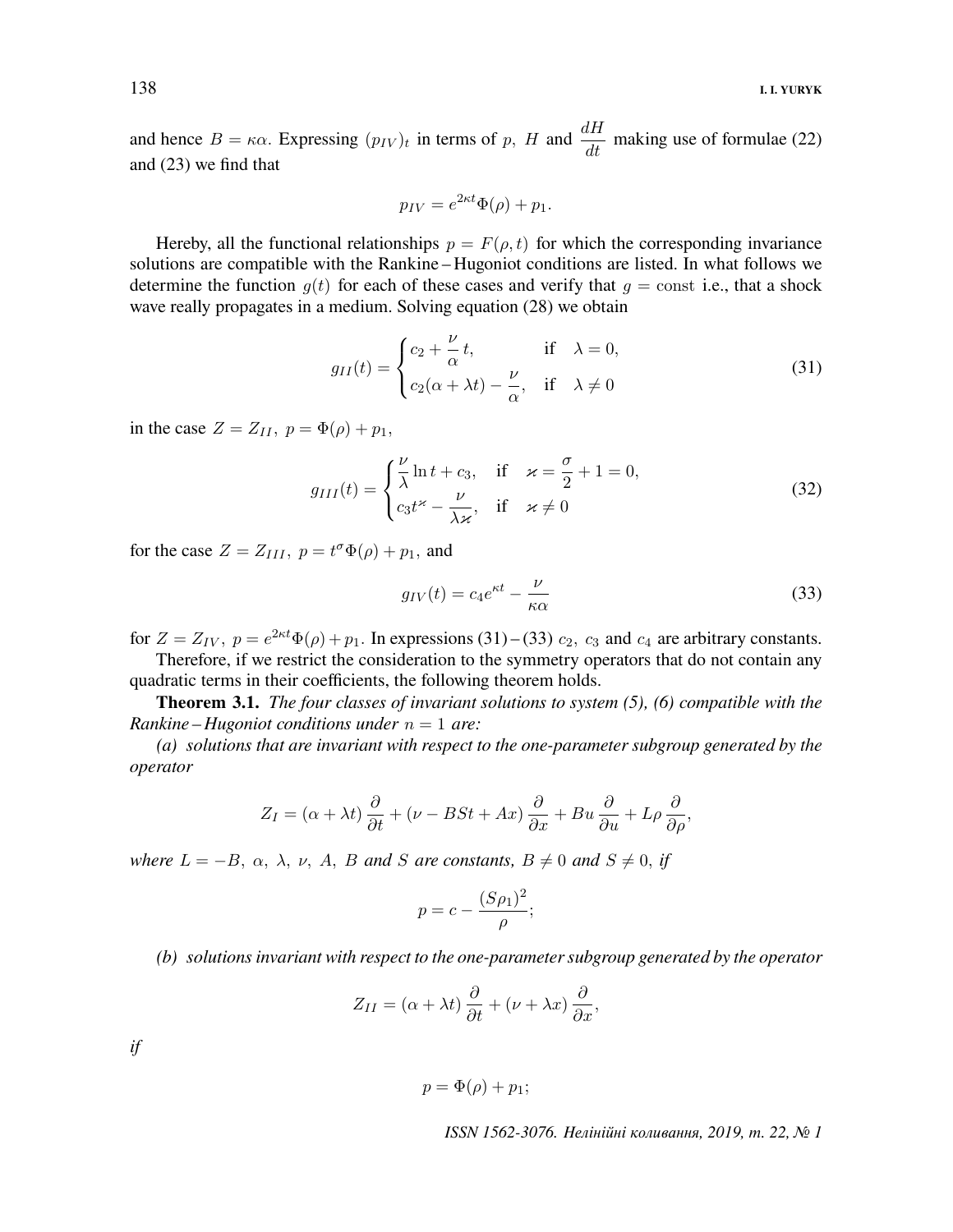(c) solutions invariant with respect to the one-parameter subgroup generated by the operator

$$
Z_{III} = \lambda t \frac{\partial}{\partial t} + (\nu + Ax) \frac{\partial}{\partial x} + Bu \frac{\partial}{\partial u},
$$

where  $A = \lambda \left( \frac{\sigma}{\gamma} \right)$  $\left(\frac{\sigma}{2}+1\right), B=\frac{\lambda\sigma}{2}$  $\frac{16}{2}$ , if

$$
p = t^{\sigma} \Phi(\rho);
$$

(d) solutions invariant with respect to the one-parameter subgroup generated by the operator

$$
Z_{IV} = \alpha \frac{\partial}{\partial t} + (\nu + \kappa \alpha x) \frac{\partial}{\partial x} + \kappa \alpha u \frac{\partial}{\partial u},
$$

if

$$
p = e^{2\kappa t} \Phi(\rho) + p_1.
$$

Hereby, the cases when the boundary-value problem (5), (6), (21) admits invariant solutions are exhaustively described.

**4. Partial solutions.** Invariant variables depend on the parameters  $\alpha$ ,  $\lambda$ ,  $\nu$  and  $\sigma$  involved in the coordinates of an infinitesimal symmetry operator, so the solution of the system depends on relations existing between these parameters. For the case  $Z = Z_1$  there are three possibilities: (a) if  $A \neq 0$ ,  $B \neq 0$  and  $\lambda \neq 0$  then solving equation (20) we have

$$
\omega = \omega_1 = (x - St - R)\tau^{-A/\lambda}, \qquad \tau = \alpha + \lambda t,
$$
  
\n
$$
u = S + U(\omega)\tau^{B/\lambda}, \qquad \rho = R(\omega)\tau^{-B/\lambda}.
$$
\n(34)

Substituting expressions  $(34)$  into  $(5)$ ,  $(6)$  we obtain the equations for the point explosion problem in the invariant variables,

$$
\left(U - \frac{A}{\lambda}\omega\right)\frac{dU}{d\omega} + \frac{M}{R^3}\frac{dR}{d\omega} + \frac{B}{\lambda}U = 0,
$$
\n
$$
R\frac{dU}{d\omega} + \left(U - \frac{A}{\lambda}\omega\right)\frac{dR}{d\omega} - \frac{B}{\lambda}R = 0
$$
\n(35)

with the boundary conditions of the form

$$
R(\omega^*) U(\omega^*) + \rho_1 S = 0, \qquad c - p_1 - \rho_1 S^2 = 0,
$$
  
\n
$$
R(\omega^*) [U(\omega^*)]^2 - M [R(\omega^*)]^{-1} = 0
$$
\n(36)

at the shock wave front, where  $\omega^* = 0$ ;

(b) if  $\lambda = 0$ , then

$$
\omega = \omega_2 = e^{-\frac{\delta}{\alpha}t}(x - St - R), \qquad u = S + U(\omega)e^{\frac{\delta}{\alpha}t}, \qquad \rho = R(\omega)e^{-\frac{\delta}{\alpha}t}.
$$

In the new variables system  $(5)$ ,  $(6)$  rewrites as

$$
\left(U - \frac{\delta}{\alpha}\omega\right)\frac{dU}{d\omega} + \frac{M}{R^3}\frac{dR}{d\omega} + \frac{\delta}{\alpha}U = 0,
$$
\n
$$
R\frac{dU}{d\omega} + \left(U - \frac{\delta}{\alpha}\omega\right)\frac{dR}{d\omega} - \frac{\delta}{\alpha}R = 0;
$$
\n(37)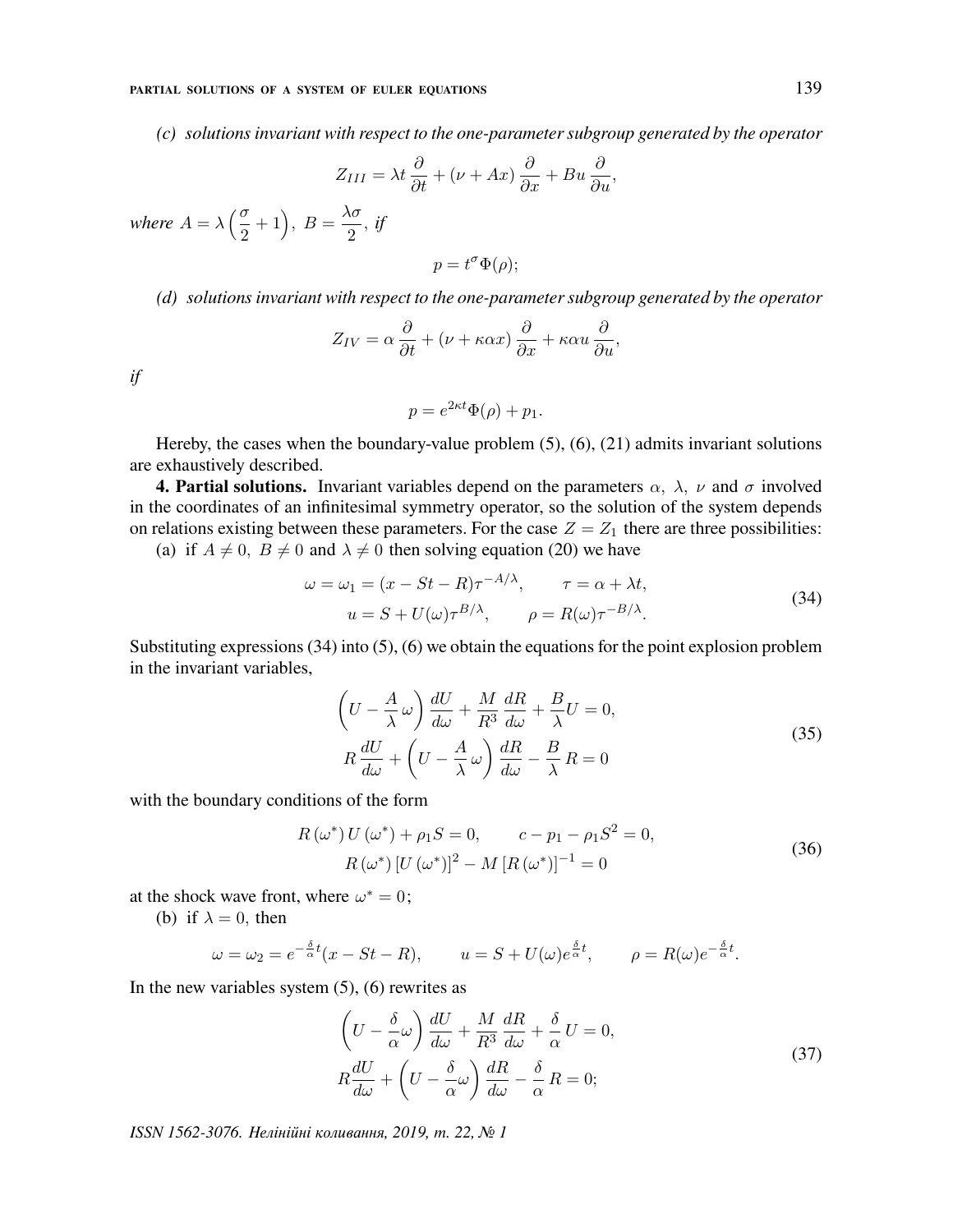(c) if  $A = 0$ ,  $\lambda = -2\delta$  then

$$
\omega = \omega_3 = St - x
$$
,  $u = S + U(\omega)\tau^{-1}$ ,  $\rho = R(\omega)\tau$ ,  $\tau = \alpha + \lambda t$ ,

and in the invariant variables system (5), (6) takes the form

$$
U\frac{dU}{d\omega} + \frac{M}{R^3}\frac{dR}{d\omega} + \lambda U = 0,
$$
  
\n
$$
R\frac{dU}{d\omega} + U\frac{dR}{d\omega} - \lambda R = 0.
$$
\n(38)

The boundary conditions for the cases (b) and (c) are expressed by formula (36) with  $\omega^* = \omega_2^* = 0$ and  $\omega^* = \omega_3^* = -R$ .

Consider the case  $Z = Z_{II}$ . Two possibilities appear:

(a) if  $\lambda = 0$  then

$$
\omega = \omega_4 = \nu t - \alpha x, \qquad u = U(\omega_4), \qquad \rho = R(\omega_4).
$$

Rewrite system (5), (6) in the new variables:

$$
\left(U - \frac{\nu}{\alpha}\right)\frac{dU}{d\omega} + \frac{1}{R}\frac{d\Phi(R)}{dR}\frac{dR}{d\omega} = 0,
$$
  

$$
R\frac{dU}{d\omega} + \left(U - \frac{\nu}{\alpha}\right)\frac{dR}{d\omega} = 0.
$$

The boundary conditions (20) after the substitution take the form

$$
\[R\left(U - \frac{\nu}{\alpha}\right) + \rho_1 \frac{\nu}{\alpha}\] \Big|_{\omega = \omega_4^*} = 0,
$$
  

$$
\[R\left(U - \frac{\nu}{\alpha}\right)^2 + \Phi(R)\] \Big|_{\omega = \omega_4^*} = c_1 \left(\frac{\nu}{\alpha}\right)^2,
$$

where  $\omega_4^* = -c_1 \alpha$ ;

(b) if  $\lambda \neq 0$  then

$$
\omega = \omega_5 = \frac{x + \nu/\lambda}{t + \alpha/\lambda}, \qquad u = U(\omega), \qquad \rho = R(\omega).
$$

In the new variables system  $(5)$ ,  $(6)$ ,  $(21)$  takes the form

$$
(U - \omega) \frac{dU}{d\omega} + \frac{1}{R} \frac{d\Phi(R)}{dR} \frac{dR}{d\omega} = 0,
$$
  
\n
$$
R \frac{dU}{d\omega} + (U - \omega) \frac{dR}{d\omega} = 0,
$$
  
\n
$$
[R(U - c_1\lambda) + \lambda c_1 \rho_1]|_{\omega = \omega_5^*} = 0,
$$
  
\n
$$
[R(U - c_1\lambda)^2 + \Phi(R) - \rho_1(\lambda c_1)^2]|_{\omega = \omega_5^*} = 0,
$$

where  $\omega_5^* = c_1 \lambda$ .

Consider now the case  $Z = Z_{III}$ .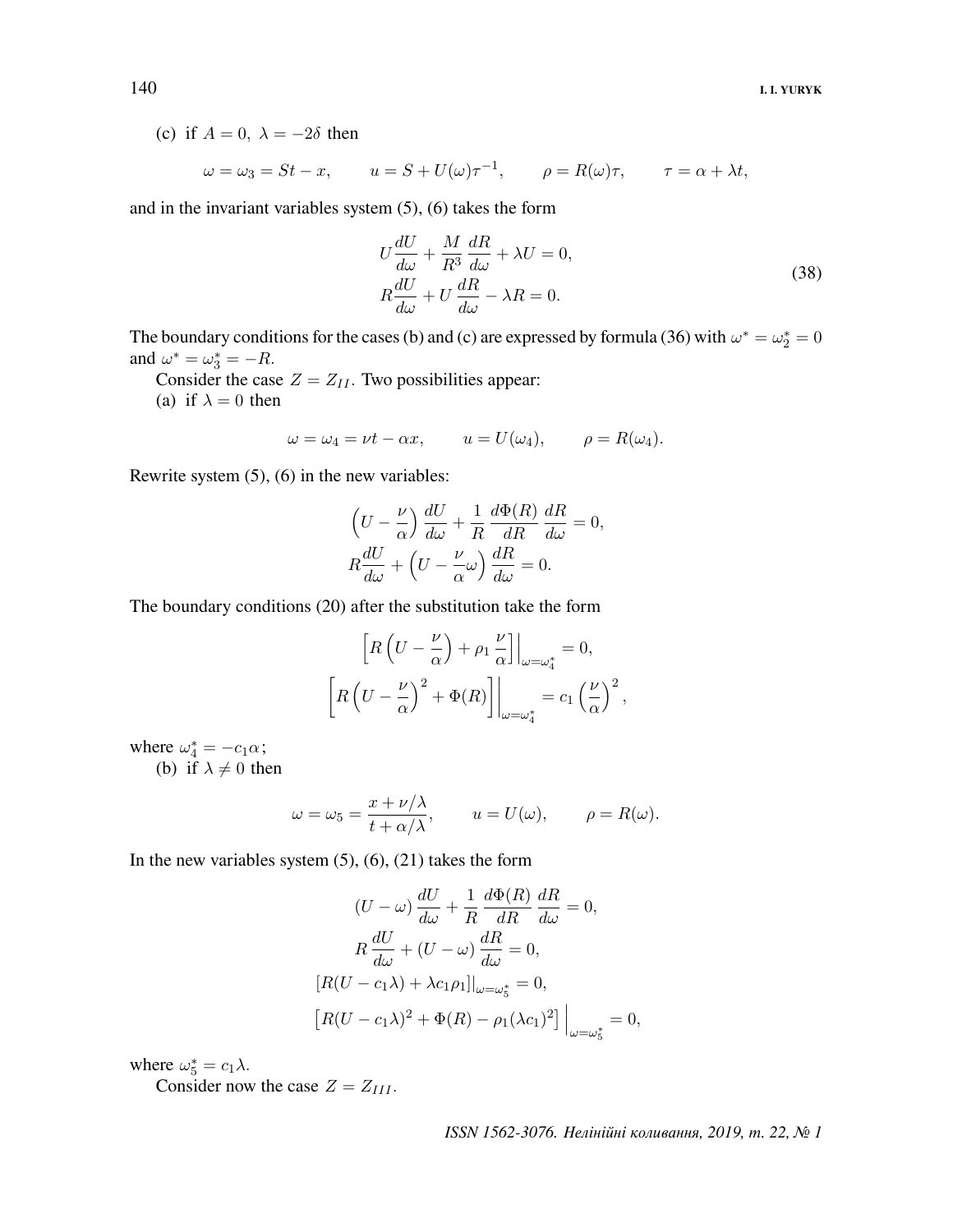(a) let 
$$
\varkappa = \frac{\sigma}{2} + 1 = 0
$$
. Then  
\n
$$
\omega = \omega_6 = x - \frac{\nu}{\lambda} \ln t, \qquad u = U(\omega)t^{-1}, \qquad \rho = R(\omega)
$$

and system (5), (6), (21) in the invariant variables takes the form

$$
\left(U - \frac{\nu}{\lambda}\right) \frac{dU}{d\omega} + \frac{1}{R} \frac{d\Phi(R)}{dR} \frac{dR}{d\omega} = U,
$$
  

$$
R \frac{dU}{d\omega} + \left(U - \frac{\nu}{\lambda}\right) \frac{dR}{d\omega} = 0,
$$
  

$$
\left[R\left(U - \frac{\nu}{\lambda}\right) + \rho_1 \frac{\nu}{\lambda}\right]\Big|_{\omega = \omega_6^*} = 0,
$$
  

$$
\left[R\left(U - \frac{\nu}{\lambda}\right)^2 + \Phi(R) - \rho_1 \left(\frac{\nu}{\lambda}\right)^2\right]\Big|_{\omega = \omega_6^*} = 0,
$$

where  $\omega_6^* = c_3$ ; (b) if  $x \neq 0$  then

$$
\omega = \omega_7 = \frac{x + \frac{\nu}{\lambda x}}{t^{\varkappa}}, \qquad u = t^{\varkappa - 1} U(\omega), \qquad \rho = R(\omega), \tag{39}
$$

after the substitution of (39) equations (5), (6) take the form

$$
(U - \varkappa \omega_7) \frac{dU}{d\omega} + \frac{1}{R} \frac{d\Phi(R)}{dR} \frac{dR}{d\omega} = (1 - \varkappa)U,
$$

$$
R \frac{dU}{d\omega} + (U - \varkappa \omega) \frac{dR}{d\omega} = 0,
$$

and boundary conditions (21) become

$$
[R(U - \varkappa c_3) + \rho_1 \varkappa c_3]|_{\omega = \omega_7^*} = 0,
$$
  

$$
[R(U - \varkappa c_3)^2 + \Phi(R) - \rho_1(\varkappa c_3)^2]|_{\omega = \omega_7^*} = 0,
$$

where  $\omega_7^* = c_3$ .

Lastly, for the case  $Z = Z_{IV}$  we have

$$
\omega = \omega_8 = \left(x + \frac{\nu}{\alpha \kappa}\right)e^{-\kappa t}, \qquad u = U(\omega)e^{\kappa t}, \qquad \rho = R(\omega),
$$

system (5), (6) in the invariant variables takes the form

$$
(U - \kappa \omega) \frac{dU}{d\omega} + \frac{1}{R} \frac{d\Phi(R)}{dR} \frac{dR}{d\omega} + kU = 0,
$$
  

$$
R \frac{dU}{d\omega} + (U - \kappa \omega) \frac{dR}{d\omega} = 0,
$$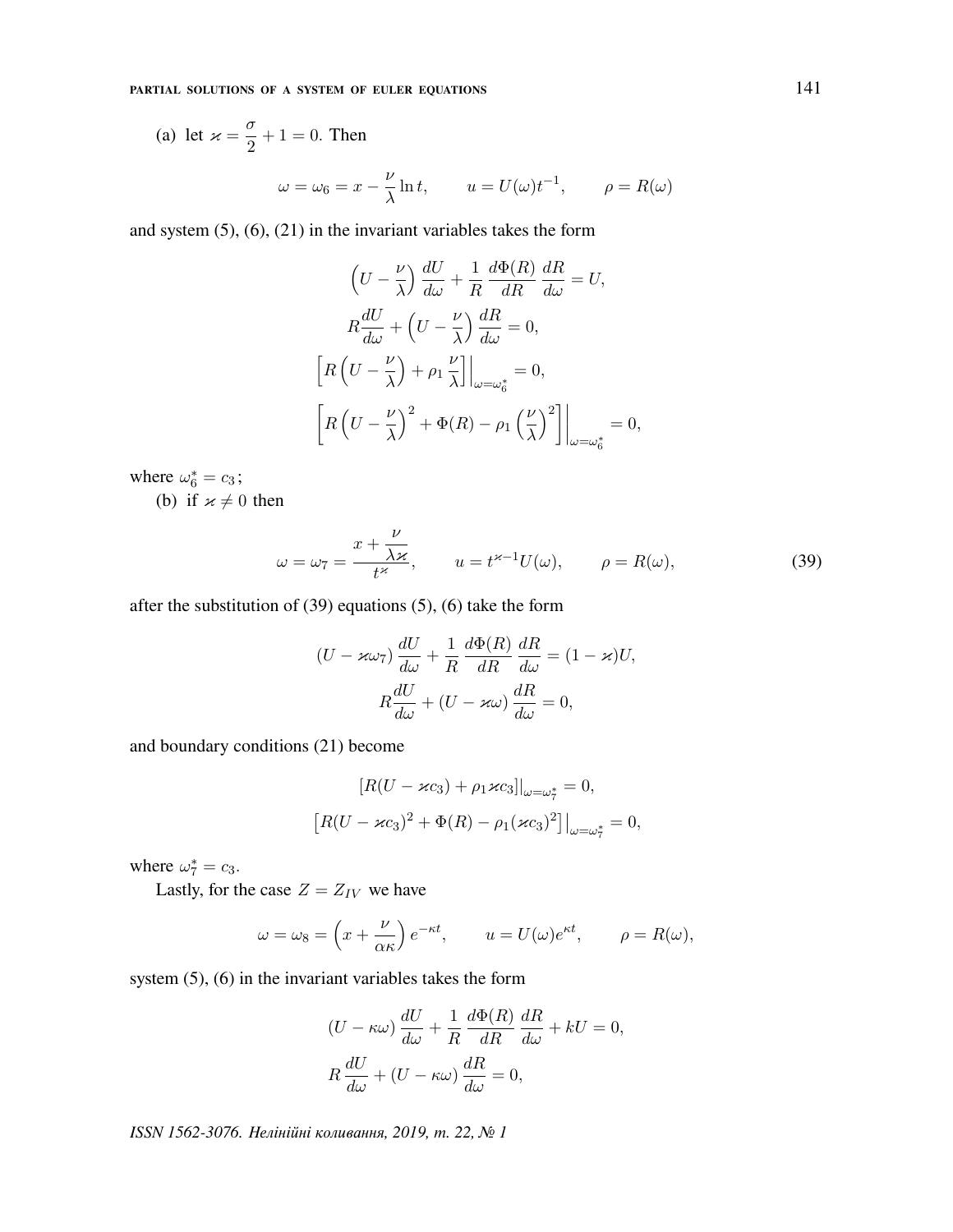and the conditions at the shock wave front have the form

$$
[R(U - \kappa c_4) + \rho_1 \kappa c_4]|_{\omega = \omega_8^*} = 0,
$$
  

$$
[R(U - \kappa c_4)^2 + \Phi(R) - \rho_1(\kappa c_4)^2]|_{\omega = \omega_8^*} = 0,
$$

where  $\omega_8^* = c_4$ .

It is clear that all the systems of ordinary differential equations presented in this section can be presented in the form

$$
(U - a - b\omega) \frac{dU}{d\omega} + \Psi(R) \frac{dR}{d\omega} = hU,
$$
  
\n
$$
R \frac{dU}{d\omega} + (U - a - b\omega) \frac{dR}{d\omega} = lR,
$$
\n(40)

where a, b, h and l are some constants and  $\Psi(R) = R^{-1} \frac{d\Phi}{dR}$ .

Suppose that in formula (40)  $b = 0$ ,  $h = 0$  and  $l = 0$ . The solution of the system will be nonconstant only if √

$$
U = a \pm \sqrt{R}\Psi.
$$

Substituting this expression into formula (40) we have

$$
\[3\Psi(R) + R\frac{d\Psi}{dR}\right]\frac{dR}{d\omega} = 0.
$$

Thus, system (40) in this case has nonconstant solutions if and only if  $\Psi = cR^{-3}$ . These solutions are

$$
R = f(\omega), \qquad U = a + c_5 f^{-1},
$$

where  $f$  is an arbitrary function,  $c_5$  is a constant.

Let  $b = 0$ ,  $l = 0$  and  $b = 1$  in formula (40). It is easy to see that under these conditions the system has the first integral  $U = a + c_6 R^{-1}$ . Substituting U into the first equation of system (40) after simple algebraic transformations we have

$$
\int \frac{\left[R^3 \Psi(R) - c_6^2\right] R}{aR + c_6} dR = \omega - \omega_0.
$$

Consider system (40) under the constraints  $a = 0$ ,  $h = 0$  and  $l = 0$ . The transformation  $z = b\omega$  converts it to

$$
(\tilde{U} - z) \frac{d\tilde{U}}{dz} + \tilde{\Psi}(\tilde{R}) \frac{d\tilde{R}}{dz} = 0,
$$
  
\n
$$
\tilde{R} \frac{d\tilde{U}}{dz} + (\tilde{U} - z) \frac{d\tilde{R}}{dz} = 0,
$$
\n(41)

where  $\tilde{U}$ ,  $\tilde{R}$ ,  $\tilde{\Psi}$  are the old functions expressed in terms of the variable z. For the function  $\tilde{R}$ to be nonconstant it is necessary that  $\tilde{U} = \varepsilon[\tilde{R}\tilde{\Psi}(\tilde{R})]^{1/2} + z$ , where  $\varepsilon = \pm 1$ . Substituting  $\tilde{U}$  into equation (41) we have

$$
\int \frac{3\tilde{\Psi}(\tilde{R}) + \tilde{R}d\tilde{\Psi}/d\tilde{R}}{2\varepsilon\sqrt{\tilde{R}\tilde{\Psi}}}d\tilde{R} = \omega - \omega_0.
$$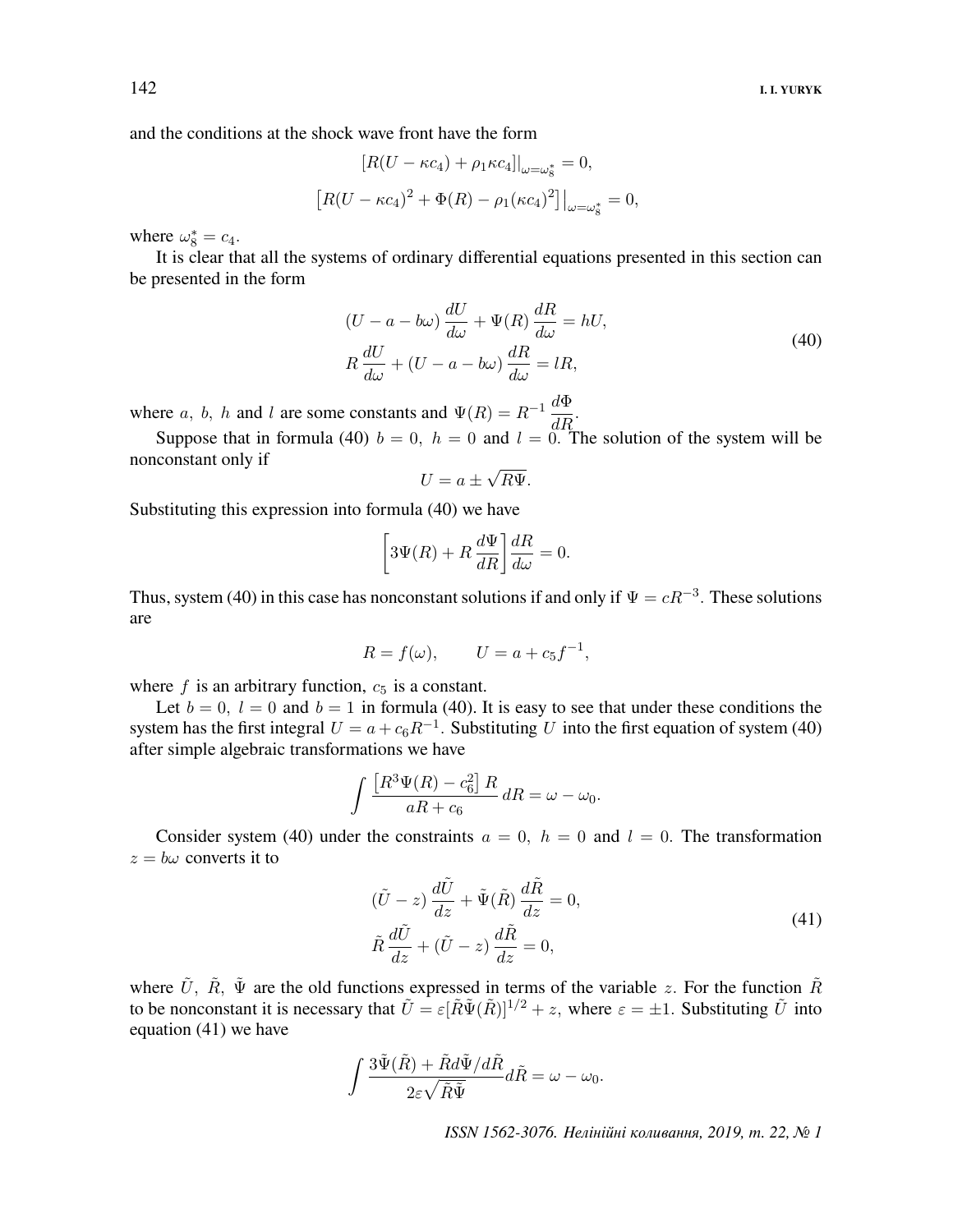In the case when  $a = 0$ ,  $l = 0$  and  $h = b$  system (40) has the first integral

$$
\frac{U}{2}(U - 2b\omega) + \chi(R) = c_7, \qquad \Psi(R) = \frac{d\chi(R)}{dR}.
$$

Setting  $\chi(R) = MR^{\kappa+1}$  we have

$$
R = T[2c_7 - U(U - 2b\omega)]^{\frac{1}{\kappa + 1}}, \quad \text{where} \quad T = (2M)^{-\frac{1}{\kappa + 1}}.
$$

Substituting the value of  $R$  into the second equation of system (40) we have

$$
\[2c_7 - U(U - 2b\omega)^{\frac{1}{\kappa+1}}\] \frac{dU}{d\omega} ++\frac{b\omega - U}{\kappa+1} \Big[2c_7 - U(U - 2b\omega)^{-\frac{\kappa}{\kappa+1}}\Big] \Big[\frac{dU}{d\omega}(U - 2b\omega) + U\left(\frac{dU}{d\omega} - 2b\right)\Big] = 0.
$$

If  $c_7 = 0$  then the change  $U = V_\omega$  brings this expression to

$$
\left(V + \omega \frac{dV}{d\omega}\right)L - \frac{2b}{\kappa + 1}V(V - b) = 0,\tag{42}
$$

where  $L = \frac{2(V - b)^2}{1}$  $\frac{V}{\kappa+1}$  +  $V(V-2b)$ . Equation (42) can be integrated in quadratures,

$$
\int \frac{L}{\frac{2b}{\kappa+1}V(V-b)-VL} dV = \ln\left(\frac{\omega}{\omega_0}\right).
$$

The ways of solving system (40) under  $p = t^{\sigma}(A\rho^{\kappa+1} + B)$  and arbitrary values of b and  $h$  are analyzed in [11]. Particularly, it is demonstrated therein that this system can be always transformed to a single ordinary differential equation.

If we set  $h = -l$  and  $a = 0$  in system (40), see formulae (35), (37) and (38), then it is possible to specify three cases when the system has the first integral:

(a) if  $a = 0$  and  $b = l = -h$ , then

$$
R(U - b\omega) = c_8;
$$

(b) if  $a = 0$  and  $b = h = -l$ , then

$$
\frac{U^2}{2} - b\omega U + \chi(R) = c_9, \qquad \frac{d}{dR}\chi(R) = \Psi(R);
$$

(c) if  $a = 0$ ,  $b = 0$  and  $h = -l$ , then

$$
RU^2 + \chi(R) = c_{10}, \qquad \frac{d}{dR}\chi(R) = \Psi(R).
$$

In each of these cases the original problem can be reduced to solving of a single differential equation.